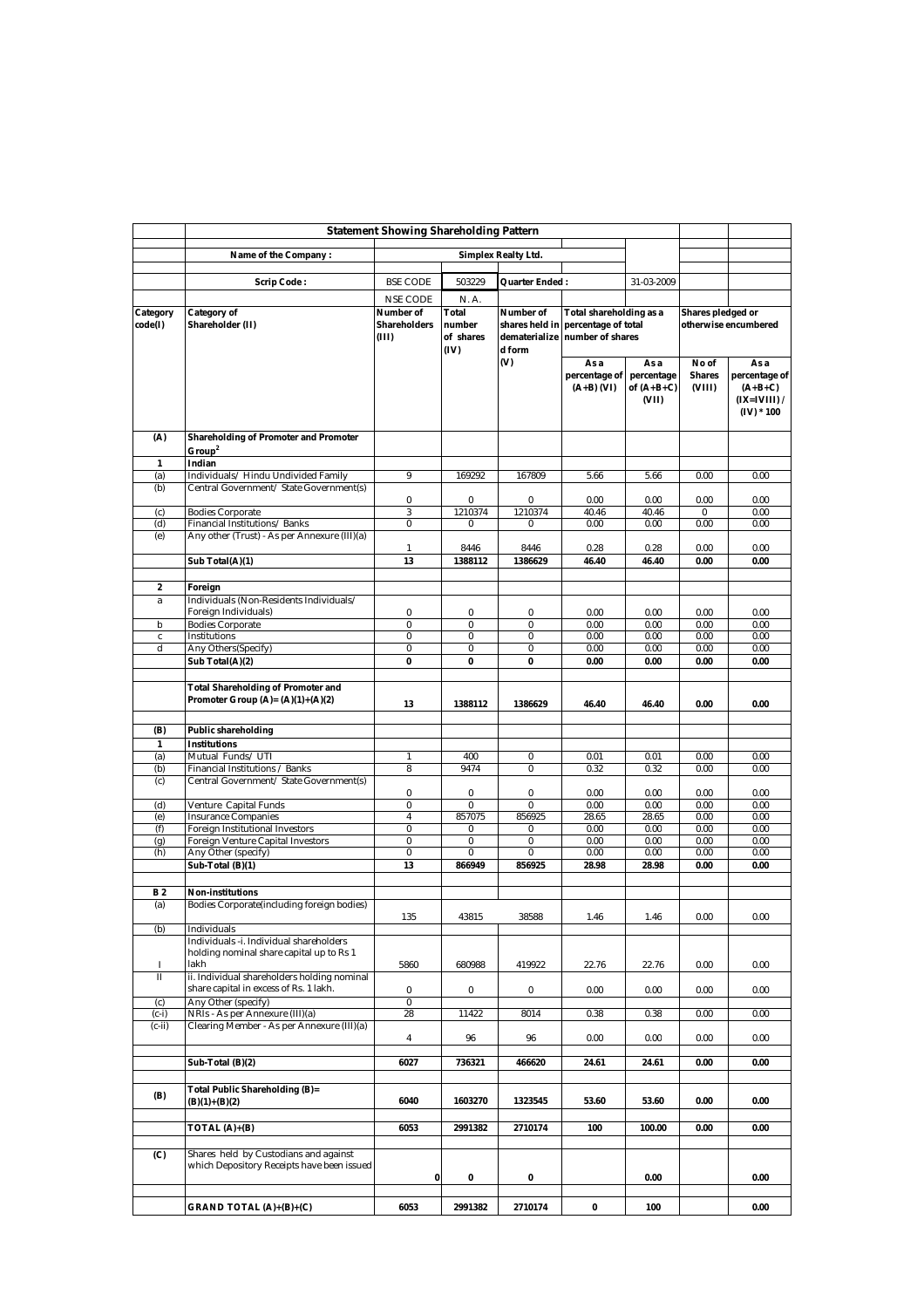| (I)(b)         | Statement showing Shareholding of persons belonging to the category |                     |                                                                                                                                             |                                        |             |            |
|----------------|---------------------------------------------------------------------|---------------------|---------------------------------------------------------------------------------------------------------------------------------------------|----------------------------------------|-------------|------------|
|                | "Promoter and Promoter Group"                                       |                     |                                                                                                                                             |                                        |             |            |
|                |                                                                     |                     |                                                                                                                                             |                                        |             |            |
| Sr. No.        | Name of the shareholder<br>(Common shareholding is<br>clubbed)      | Number of<br>shares | Shares as a percentage of<br>total number of shares {i.e.,<br>Grand Total (A)+(B)+(C)<br>indicated in Statement at<br>$para (I)(a) above\}$ | Shares Pledged or otherwise encumbered |             |            |
|                |                                                                     |                     |                                                                                                                                             | <b>Number</b>                          | % to total  | % to grand |
|                |                                                                     |                     |                                                                                                                                             |                                        | shares held | Total      |
| 1              | Nandan S.Damani                                                     | 33699               | 1.13                                                                                                                                        | $\bf{0}$                               | 0.00        | 0          |
| $\overline{2}$ | Nandan S.Damani                                                     | 48910               | 1.64                                                                                                                                        | $\bf{0}$                               | 0.00        | 0          |
| 3              | Devratan Bagri                                                      | 33                  | 0.00                                                                                                                                        | $\bf{0}$                               | 0.00        | 0          |
| 4              | Nalini Somany                                                       | 500                 | 0.02                                                                                                                                        | $\bf{0}$                               | 0.00        | 0          |
| 5              | Sanjay Nandan Damani                                                | 23950               | 0.80                                                                                                                                        | $\bf{0}$                               | 0.00        | 0          |
| 6              | Shashi A. Patodia                                                   | 9314                | 0.31                                                                                                                                        | $\bf{0}$                               | 0.00        | $\bf{0}$   |
| 7              | Shreelekha N. Damani                                                | 51936               | 1.74                                                                                                                                        | $\bf{0}$                               | 0.00        | $\bf{0}$   |
| 8              | <b>Sumita Somany</b>                                                | 50                  | 0.00                                                                                                                                        | $\bf{0}$                               | 0.00        | 0          |
| 9              | Surendra Kumar Somany                                               | 900                 | 0.03                                                                                                                                        | $\bf{0}$                               | 0.00        | 0          |
| 10             | Lucky Vyapaar & Holdings Pvt.L                                      | 34409               | 1.15                                                                                                                                        | $\bf{0}$                               | 0.00        | 0          |
| 11             | Lucky Vyapaar & Holdings Pvt.L                                      | 685673              | 22.92                                                                                                                                       | $\bf{0}$                               | 0.00        | $\bf{0}$   |
| 12             | New Textiles Ltd.                                                   | 490292              | 16.39                                                                                                                                       | $\bf{0}$                               | 0.00        | $\bf{0}$   |
|                |                                                                     |                     |                                                                                                                                             |                                        |             |            |
|                | <b>TOTAL</b>                                                        | 1.379.666           | 46.12                                                                                                                                       | $\bf{0}$                               | 0.00        | 0.00       |

**(I)(c) Statement showing Shareholding of persons belonging to the category "Public" and holding more than 1% of the total number of shares**

| Sr. No.      | Name of the shareholder          | shares  | Number of Shares as a percentage of<br>total number of shares {i.e.,<br>Grand Total $(A)+(B)+(C)$<br>indicated in Statement at<br>para (I)(a) above} |
|--------------|----------------------------------|---------|------------------------------------------------------------------------------------------------------------------------------------------------------|
|              | <b>LIFE INSURANCE CORPORATIO</b> | 757268  | 25.31                                                                                                                                                |
|              | 2 THE ORIENTAL INSURANCE C       | 99566   | 3.33                                                                                                                                                 |
| <b>TOTAL</b> |                                  | 856.834 | 28.64                                                                                                                                                |

## **(I)(d) Statement showing details of locked-in shares**

| Sr. No.      | Name of the shareholder | <b>Category of</b><br><b>Shareholders</b><br>(Promoters/<br>Public) | Number of locked-in shares Locked-in shares as a | percentage of total<br>number of shares {i.e.,<br><b>Grand Total</b><br>$(A)+(B)+(C)$ indicated<br>in Statement at para<br>$(I)(a)$ above} |
|--------------|-------------------------|---------------------------------------------------------------------|--------------------------------------------------|--------------------------------------------------------------------------------------------------------------------------------------------|
|              | <b>NIL</b>              |                                                                     |                                                  |                                                                                                                                            |
| <b>TOTAL</b> |                         |                                                                     | 0                                                | 0.00                                                                                                                                       |

**(II)(a) Statement showing details of Depository Receipts (DRs)** 

| Sr. No.      | Type of outstanding DR<br>(ADRs, GDRs, SDRs, etc.) | Number of<br>outstanding<br><b>DRs</b> | Number of shares<br>underlying outstanding<br><b>DRs</b> | <b>Shares underlying</b><br>outstanding DRs as a<br>percentage of total<br>number of shares {i.e.,<br><b>Grand Total</b><br>$(A)+(B)+(C)$ indicated<br>in Statement at para<br>$(I)(a)$ above} |
|--------------|----------------------------------------------------|----------------------------------------|----------------------------------------------------------|------------------------------------------------------------------------------------------------------------------------------------------------------------------------------------------------|
|              | <b>NIL</b>                                         |                                        |                                                          | 0.00                                                                                                                                                                                           |
| <b>TOTAL</b> |                                                    | 0                                      | 0                                                        | 0.00                                                                                                                                                                                           |

## **(II)(b) Statement showing Holding of Depository Receipts (DRs), where underlying shares are in excess of 1% of the total number of shares**

| Sr. No.      | Name of the DR Holder | Type of<br>outstanding<br>DR (ADRs, | Number of shares<br>underlying outstanding<br><b>DRs</b> | <b>Shares underlying</b><br>outstanding DRs as a<br>percentage of total                                             |
|--------------|-----------------------|-------------------------------------|----------------------------------------------------------|---------------------------------------------------------------------------------------------------------------------|
|              |                       | GDRs, SDRs,<br>etc.)                |                                                          | number of shares {i.e.,<br><b>Grand Total</b><br>$(A)+(B)+(C)$ indicated<br>in Statement at para<br>$(I)(a)$ above} |
|              | <b>NIL</b>            |                                     |                                                          |                                                                                                                     |
| <b>TOTAL</b> |                       |                                     | 0                                                        | 0.00                                                                                                                |